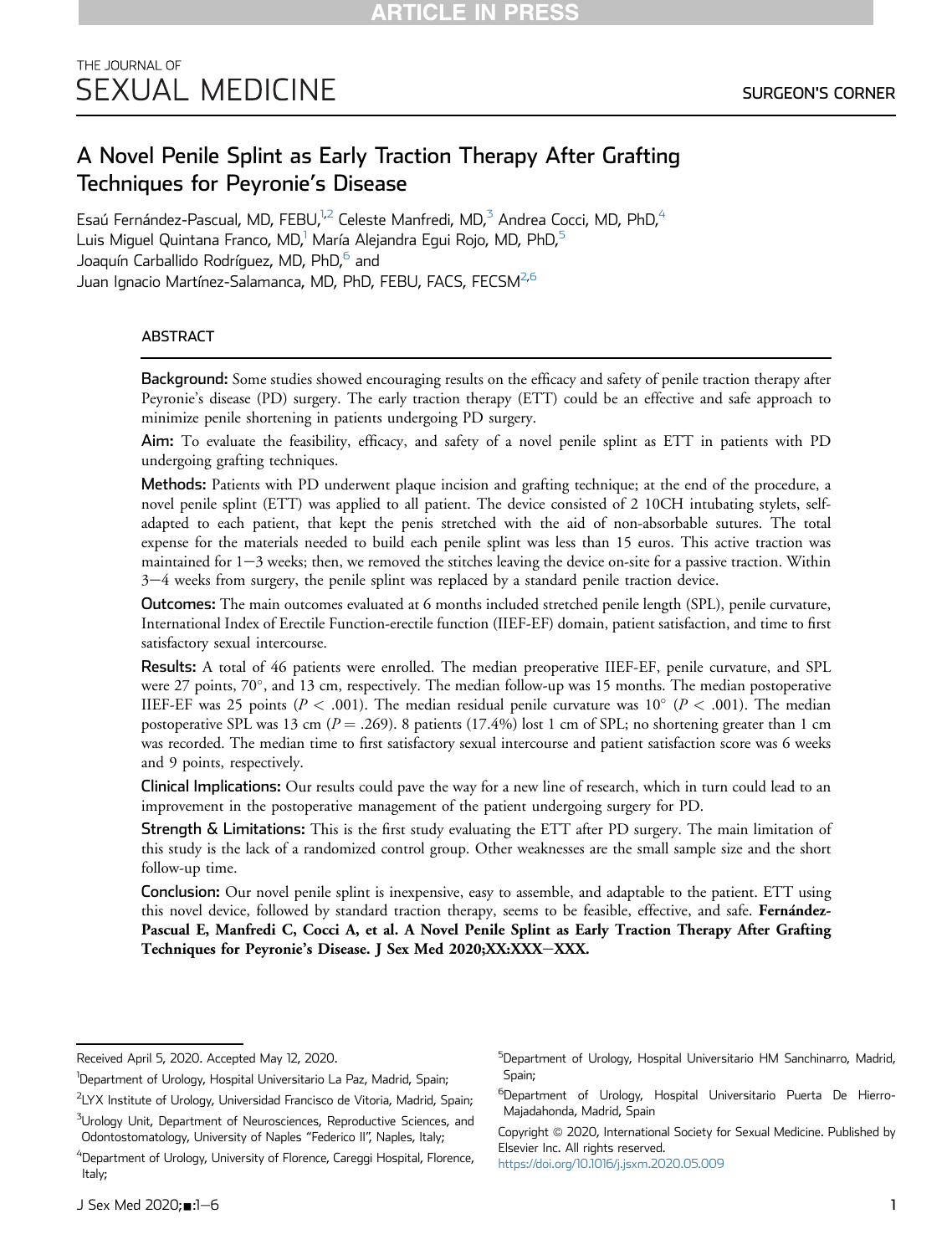# **IRTICLE IN PRES**

Copyright © 2020, International Society for Sexual Medicine. Published by Elsevier Inc. All rights reserved.

Key Words: Early Traction Therapy; Penile Traction Therapy; Penile splint; Peyronie's disease; Penile shortening

#### INTRODUCTION

Tunical lengthening procedures are the gold standard treatment for patients with Peyronie's disease (PD), in stable phase of disease, with severe curvature, short penis, or complex de-formities, without erectile dysfunction.<sup>[1](#page-4-0)</sup> These procedures are performed on the concave side of the penis and consist of making an incision or partial excision of the plaque and covering the defect with a graft. $^{2}$  $^{2}$  $^{2}$  The tunical lengthening techniques aim to minimize the penile shortening, nevertheless, a significant reduction in length of penis was described by several authors.<sup>[3](#page-4-2)[,4](#page-4-3)</sup>

The current European Association of Urology guidelines recommend the use of penile traction therapy (PTT), as conservative treatment of PD, alone or in combination with other procedures, although outcome data are limited.<sup>[1,](#page-4-0)[5](#page-5-0)</sup> The clinical goals of PTT are to reduce curvature, enhance circumference, and recover lost length, causing only limited adverse events (AEs). Several studies showed encouraging results on the efficacy and safety of PTT in both the acute and chronic phase of PD, as well as after PD surgery. $6-8$  $6-8$ 

The penile splint is a device, generally assembled by the surgeon and applied at the end of the penile surgery, which aims to improve the surgical outcomes. $9-13$  $9-13$  $9-13$ 

#### Rationale and Aim

The early traction therapy (ETT), applied immediately at the end of the surgical procedure, could be an effective and safe approach to minimize penile shortening in patients undergoing PD surgery. The aim of the present study is to evaluate the feasibility, efficacy, and safety of a novel penile splint as ETT in patients with PD undergoing grafting techniques.

#### INDICATIONS FOR PROCEDURE

Patients with stable PD for at least 3 months, normal erectile function with or without pharmacological treatment, any type of penile curvature  $>60^\circ$  and/or no adequate penile length and/or complex deformities (hourglass, hinge), and undergoing grafting technique were included in the study. Active infectious diseases and suspect of penile tumor were the exclusion criteria. Calcified plaques were not an exclusion criterion. All patients in whom a reduction of the penile length of at least 2 cm with shortening procedures was expected were considered to have a no adequate penile length.

#### Recruitment and Assessment of Patients

Patients of the present study were recruited from February 2017 to July 2019. All subjects were informed about the surgical procedure and provided written informed consent. Each patient enrolled underwent medical and sexual history as well as a physical examination. The short version of the International Index of Erectile Function for the evaluation of the erectile function (IIEF-EF) $^{14}$  $^{14}$  $^{14}$  and the Peyronie's Disease Questionnaire<sup>[15](#page-5-4)</sup> were self-administrated to patients. The penile curvature was evaluated with the Kelami method.<sup>[16](#page-5-5)</sup> The stretched penile length (SPL) was assessed by a urologist using a tape measure, from the base (pubo-penile junction) to the tip of the glans (meatus) on the dorsal aspect of the penis. The study of penile plaques was performed with ultrasonography by a radiologist.

#### **Statistics**

We used the median as a measure of central tendency and the interquartile range (IQR) as a measure of statistical dispersion. The Wilcoxon signed-ranks test was used to analyze the data. All tests were 2-sided with a significance set at  $P < .05$ . IBM SPSS Statistics (IBM Corp. Released 2017. IBM SPSS Statistics for Windows, Version 25.0.; IBM Corp., Armonk, NY) was used for the statistical analyses.

# PREOPERATIVE PREPARATION

Patients were placed in the supine position and washed with chlorhexidine gluconate soap. Intravenous sedation with local anesthesia, as well as preoperative single dose of cefazolin, were administered to all patients.

# INTRAOPERATIVE CONSIDERATION

A Gittes test $17$  was performed with intracavernous saline injection to evaluate penile curvature degree and any other deformities. All patients underwent plaque incision and grafting (PIG) technique with TachoSil (Baxter, CA, USA). In all cases, the whole graft (9.5  $\times$  4.8 cm) was used to cover the tunical defect. Each subject underwent circumcision, whereas none received the implantation of a penile prosthesis. All surgeries were performed by a single experienced surgeon in an ambulatory center. At the end of the procedures, the penile splint (ETT) was applied to all patient by the surgeon, adapting it based on penile size (length and girth).

# Penile Splint: Assembly and Cost

First of all, the penis was wrapped with a cotton wool roll to protect the skin from pressure ulcers. Then, 2 10CH intubating stylets (Shiley/Mallinckrodt, Medtronic, MN) [\(Figure 1](#page-2-0)) were positioned vertically and fixed to penile skin with 2 1-0 Polypropylene Sutures (at 3o'clock and 9o'clock) ([Figure 2\)](#page-2-1). Finally,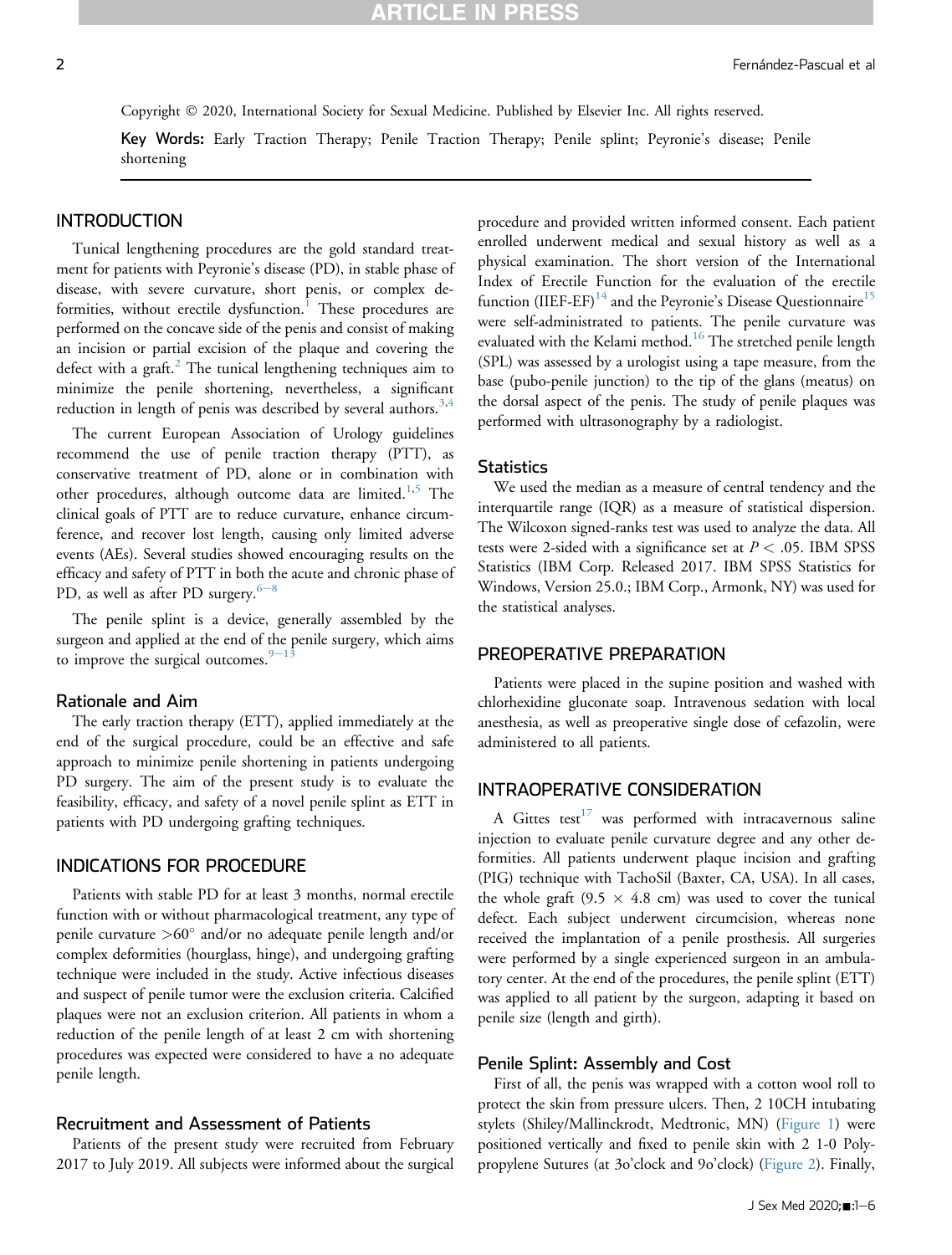#### <span id="page-2-0"></span>Penile Splint as ETT after Grafting Techniques 3



Figure 1. 10CH intubating stylets (Mallinckrodt, Medtronic, MN). Figure 1 is available in color online at [www.jsm.jsexmed.org](http://www.jsm.jsexmed.org).

an elastic bandage was applied, and the distal parts of the stylets were bent [\(Figure 3\)](#page-2-2) to improve patient comfort. The assembly time was always less than 5 minutes. The cost of each stylet was less than 5 euros, and the total expense for the materials needed to build each penile splint was less than 15 euros.

<span id="page-2-1"></span>

Figure 2. Assembly of the penile splint. Figure 2 is available in color online at [www.jsm.jsexmed.org.](http://www.jsm.jsexmed.org)

<span id="page-2-2"></span>

Figure 3. Aspect of the assembled penile splint. Figure 3 is available in color online at [www.jsm.jsexmed.org.](http://www.jsm.jsexmed.org)

# POSTOPERATIVE MANAGEMENT AND FOLLOW-UP

Patients were discharged with penile splint in  $2-3$  hours after the procedure, being instructed to maintain the device until the next revision. No antibiotic was prescribed, while common analgesics as needed was allowed.

Until January 2018, we maintained the active traction (device with stitches) for  $2-3$  weeks; subsequently, owing to observed discomfort and pain of the patients, we reduced this time to 7 days. Once these first days of active traction were over, we removed the stitches leaving the device on-site (passive traction) until  $3-4$  weeks after surgery. Wound cleaning and dressing changes were performed every 7 days. In all patients, after this period, when the circumcision was healed, the penile splint was replaced by a standard penile traction device (Andropeyronie/ Andropenis, Andromedical SL, Madrid, Spain) for at least  $4-6$  months with intensive daily use (at least 3 hours a day).

After 6 months from surgery, changes in penile curvature, SPL, and IIEF-EF, as well as time to first satisfactory sexual intercourse and patient satisfaction on a scale of 0 to  $10<sup>18</sup>$  $10<sup>18</sup>$  $10<sup>18</sup>$  were assessed. All observed AE during the study period were recorded.

### OUTCOMES AND COMPLICATIONS

A total of 46 patients, with a median (IQR) age of 55  $(45.5-61.3)$  years, were enrolled in the study. The median (IQR) preoperative IIEF-EF, penile curvature, and SPL were 27  $(24-29)$  points, 70  $(60-81.3)$  degrees, and 13  $(12-15)$  cm, respectively. Only 3 patients (6.5%) took an intermediate dosage of phosphodiesterase type 5 inhibitors before the surgery. The baseline characteristics of patients are reported in [Table 1](#page-3-0).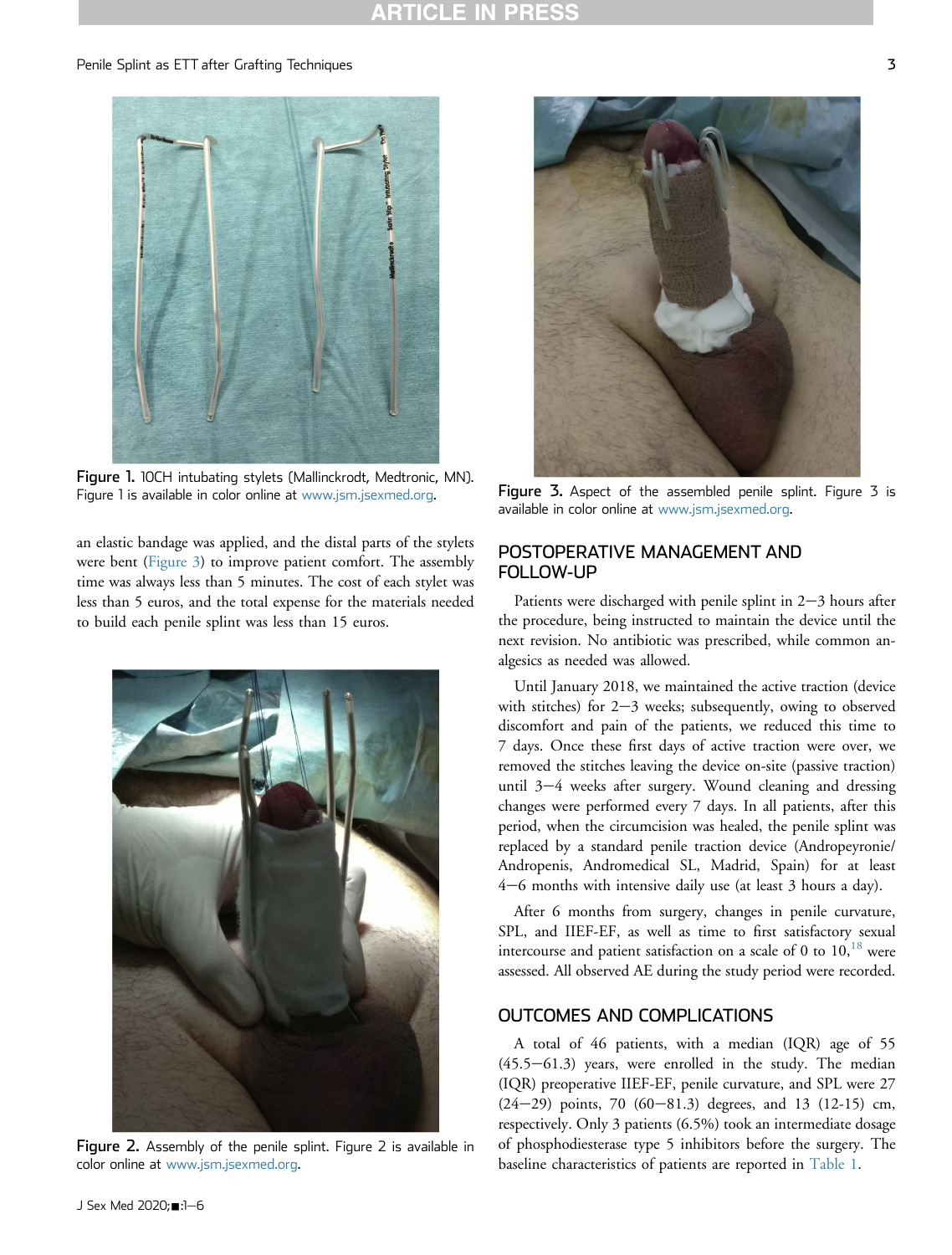<span id="page-3-0"></span>Table 1. Baseline characteristics of patients

| Subjects, n                                    | 46                |
|------------------------------------------------|-------------------|
| Age, y median (IQR)                            | $55(45.5 - 61.3)$ |
| Time from onset of disease, mo<br>median (IQR) | $18(14 - 24)$     |
| Penile curvature                               |                   |
| Angle, <i>degrees</i> median (IQR)             | 70 (60 - 81.3)    |
| Direction                                      |                   |
| Dorsal, n (%)                                  | 31 (67.4)         |
| Lateral, $n$ $(\%)$                            | 9(19.6)           |
| Dorsolateral, n (%)                            | 6(13.0)           |
| Ventral, n (%)                                 | 0(0)              |
| Complex deformities                            |                   |
| Hourglass, n (%)                               | 7(15.2)           |
| Hinge, $n$ $(\%)$                              | 10 (21.7)         |

 $IQR =$  interquartile range.

The median (IQR) operative time and follow-up were 80  $(70-90)$  minutes and 15  $(11.3-24)$  months, respectively. 28 patients (60.9%) used the early active traction for 7 days, whereas only 7 subjects (15.2%) for more than 2 weeks. The median (IQR) time of early active traction was  $7(7-14)$  days.

The median  $(IQR)$  postoperative IIEF-EF was 25  $(22-27)$ points ( $P < .001$ ), 13 patients (28.3%) worsened this score and reached the minimal clinically important difference (MCID) after the surgery.<sup>[19](#page-5-8)</sup> The median (IQR) residual penile curvature was 10 (5-10) degrees, with a statistically significant difference from the baseline ( $P < .001$ ). 10 patients (21.7%) at 6 months of follow-up used phosphodiesterase type 5 inhibitors; however, only 6 subjects really needed it as they were unable to have a satisfactory intercourse, and another 4 did not want to interrupt the treatment because they noticed an improvement in erectile function compared with their condition before surgery. 8 patients  $(17.4\%)$  had a residual curvature of  $15^\circ$ , and no subject exceeded this value. The median (IQR) postoperative SPL was  $13$   $(12.8-15)$  cm, without a significant difference from the baseline ( $P = .269$ ). Only 8 patients (17.4%) lost 1 cm of SPL;

<span id="page-3-1"></span>

| Table 2. Postoperative outcomes |  |  |  |  |  |  |
|---------------------------------|--|--|--|--|--|--|
|---------------------------------|--|--|--|--|--|--|

no shortening greater than 1 cm was recorded in any subject, the median difference of postsurgical SPL and presurgical SPL was 0 cm. A statistically significant  $(P < .001)$  postoperative improvement of all Peyronie's Disease Questionnaire domains was reported. The median (IQR) time to first satisfactory sexual intercourse and patient satisfaction score was 6 (5-8) weeks and 9  $(8-9)$  points, respectively. Patients did not report any changes between the 6-month visit and the end of the follow-up. The postoperative outcomes are reported in [Table 2](#page-3-1). No intraoperative complications occurred. 5 cases (10.9%) of postoperative hematoma and 2 cases (4.3%) of glans numbness at 6-month follow-up visit were recorded. No severe complica-tions (Clavien-Dindo III-V)<sup>[20](#page-5-9)</sup> were revealed, in particular, only grade I AEs occurred during the study. There was no fall or movement of the dressing that required its repositioning; this was favored in the first weeks by the presence of the sutures that fixed the entire device to the penile skin. Only 3 patients (6.5%) required removal of the bandage because of excessive compression; however, the penile splint was maintained by replacing only the dressing.

#### Brief Literature Review and Discussion of Results

Currently, there are no studies investigating assessing the ETT after PD surgery, as well as there are no articles evaluating the use of a penile splint as traction therapy in PD setting.

Only 2 articles investigated the role of PTT after PD surgery;  $21,22$  $21,22$  however, in both studies, the traction was not applied immediately after the end of the surgery but several weeks later.

Moncada-Iribarren et al $^{21}$  $^{21}$  $^{21}$  reported the use of a traction device (Andropenis, Andromedical SL, Madrid, Spain) after penile grafting or plication. PTT was applied when the circumcision had healed (2 to 3 weeks after surgery), 8 to 12 hours daily during at least 4 months. A total of 40 men who had PD surgery (12 men with penile grafting and 28 men with penile plication) were randomized (20:20) to PTT vs observation. Globally, penile shortening after surgery ranged from 0.5 to 4.0 cm. SPL of

|                                                                |                | At 6 mo       |           |
|----------------------------------------------------------------|----------------|---------------|-----------|
|                                                                | Baseline       | from surgery  | P         |
| Penile curvature, degrees median (IQR)                         | 70 (60 - 81.3) | $10(5-10)$    | < 0.001   |
| SPL, cm median (IQR)                                           | $13(12-15)$    | $13(12.8-15)$ | .269      |
| IIEF-EF, points median (IQR)                                   | $27(24 - 29)$  | $25(22-27)$   | < 0.001   |
| PDQ                                                            |                |               |           |
| PDQ-SB, points median (IQR)                                    | $11(9-13.3)$   | $2(0-4.3)$    | <.001     |
| PDQ-PP, points median (IQR)                                    | $3(0.8-6)$     | $0(0-0.8)$    | < 0.001   |
| PDQ-PS, points median (IQR)                                    | $15(10-18.5)$  | $3(2-6)$      | < 0.001   |
| Patient satisfaction, points median (IQR)                      | <b>NA</b>      | $9(8-9)$      | <b>NA</b> |
| Time to first satisfactory sexual intercourse, wk median (IQR) | <b>NA</b>      | $6(5-8)$      | <b>NA</b> |

IIEF-EF = International Index of Erectile Function-erectile function; IQR = interquartile range; NA = not available; PDQ = Peyronie's Disease Questionnaire;  $PDQ-PP = PDQ-penile pain; PDQ-PS = PDQ-psychological and physical symptoms; PDQ-SB = PDQ-symptom bother; SPL = stretched penile length.$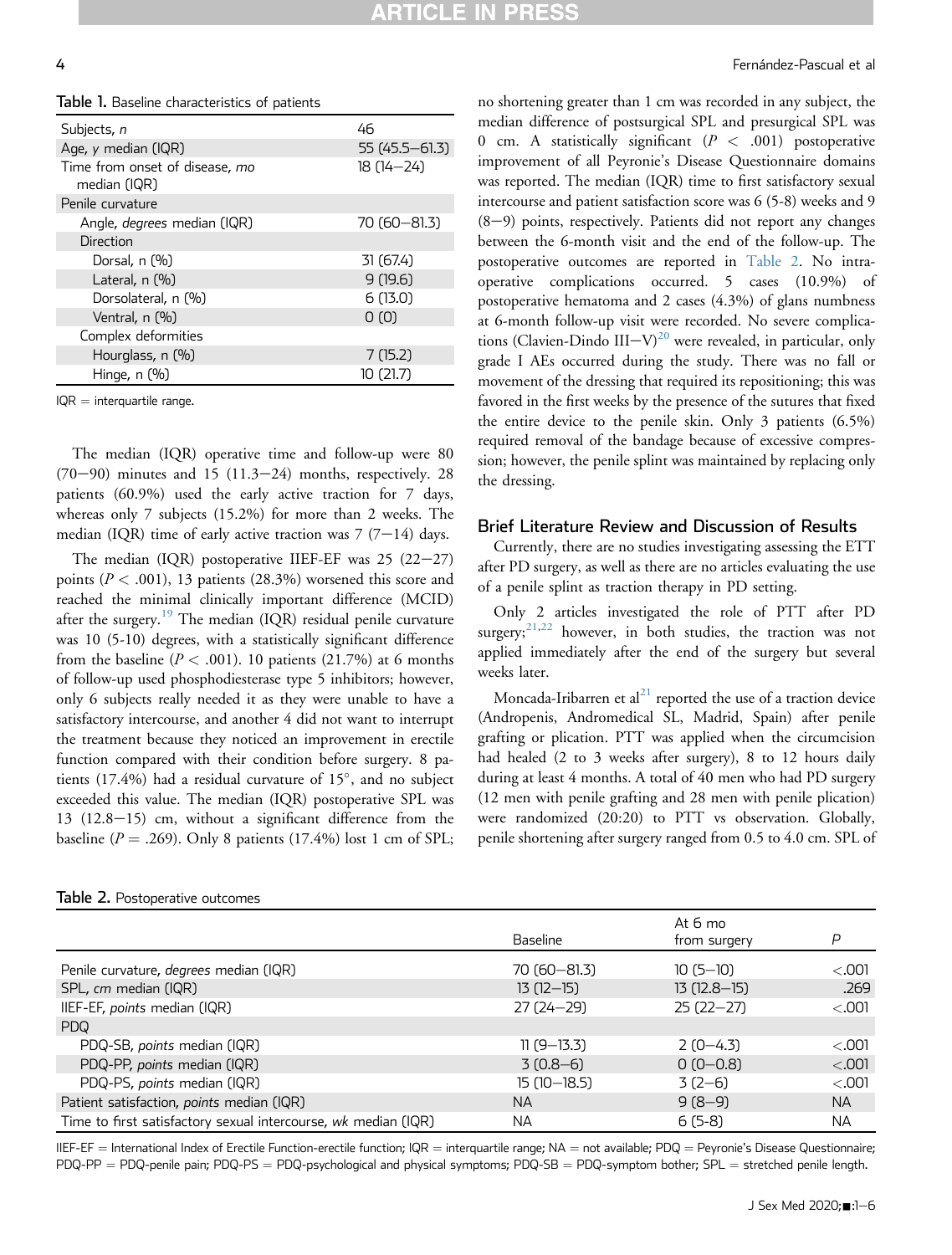### Penile Splint as ETT after Grafting Techniques 5

the patients in the PTT group increased ranging from 1 to 3 cm, and the increase was proportional to the number of hours per month of PTT use.

Rybak et  $al^{22}$  $al^{22}$  $al^{22}$  reported in a non-randomized retrospective study the use of a traction device (USPhysioMED Penile Extender, USPhysioMED, Aliso Viejo, CA) after penile plication or partial plaque excision and grafting. PTT was recommended for 2–6 hours a day for 3 months, typically starting  $3-4$  weeks postoperatively. In total, 27 of 52 plication patients and 36 of 59 plaque excision and grafting patients performed PTT. Patients who performed PTT had a significantly greater mean increase in SPL (compared with preoperative measurements) than the patient without traction. This was true for both the plication group  $(+0.85$  cm vs  $-0.53$  cm;  $P < .001$ ) and the graft group  $(+1.48 \text{ cm vs } +0.24 \text{ cm}; P < .001).$ 

Several studies evaluated the use of penile splints in the last few decades. $9-13$  $9-13$  $9-13$  These devices were built by the surgeon and applied at the end of the surgical procedure. They were generally real craft products assembled with easily available materials such as plastic bottles, thermocol glasses, plastic syringes, or gauzes.<sup>[10](#page-5-12)–[13](#page-5-12)</sup> The purpose of penile splints was to achieve a compressive effect or keep the penis in a specific position or stretched, to reduce edema or improve the wound healing after surgery.<sup>[9](#page-5-2)[,11](#page-5-13),[13](#page-5-14)</sup> Despite the abundance of studies on the topic present in the literature, the overall quality of them is low because of major methodological issues, including the lack of use of standardized outcome measures, with results reported in qualitative rather than quantitative form.

The penile shortening described in other PIG series reflects, in most cases, the occurrence of a graft contraction.<sup>[23](#page-5-15)–[29](#page-5-15)</sup> In a recent review of Rice et al<sup>[4](#page-4-3)</sup> was reported that between 4.9% and 40.0% of patients experienced shortening of penis after PIG. The use of our novel penile splint seems to prevent the graft shrinkage during the initial healing phase, and subsequent standard traction therapy strengthens the graft stretching; this could favor the preservation of the penile length after surgery. On the other hand, the low incidence of hematomas in our study, probably owing to the maintenance of the bandage for a longer period of time, could promote the early recovery of sexual activity.

### Strength and Limitations of Our Results

Despite abundant literature on PTT in patients with PD, this is the first study evaluating the feasibility, efficacy, and safety of ETT after PD surgery. Our encouraging results could pave the way for a new line of research regarding this topic, which in turn could lead to an improvement in the postoperative management of the patient undergoing surgery for PD.

The main limitation of this study is the lack of a randomized control group. Other weaknesses are the small sample size and the short follow-up time.

#### TAKE-HOME MESSAGE

ETT using our novel penile splint, followed by standard traction therapy, seems to be feasible, effective, and safe. The device is inexpensive, easy to assemble, and adaptable to the patient. No significant penile shortening, an early recovery of satisfactory sexual activity, as well as no severe AE, can be obtained with its use. However, randomized controlled trials, with large sample size and long follow-up, are needed to confirm these preliminary results and to define the most appropriate duration of early traction.

Corresponding Author: Celeste Manfredi, MD, Urology Unit, Department of Neurosciences, Reproductive Sciences, and Odontostomatology, University of Naples "Federico II" Via S. Pansini 5 - 80131, Naples, Italy. Tel.: +39 3275931868; E-mail: [manfredi.celeste@gmail.com](mailto:manfredi.celeste@gmail.com)

Conflict of Interest: The authors report no conflicts of interest.

Funding: None.

# STATEMENT OF AUTHORSHIP

#### Category 1

- (a) Conception and Design
- Juan Ignacio Martínez-Salamanca
- (b) Acquisition of Data Esaú Fernández-Pascual (c) Analysis and Interpretation of Data
- Esaú Fernández-Pascual; Celeste Manfredi

#### Category 2

- (a) Drafting the Article Esaú Fernández-Pascual; Celeste Manfredi
- (b) Revising It for Intellectual Content Luis Miguel Quintana Franco; María Alejandra Egui Rojo; Joaquín Carballido Rodríguez; Andrea Cocci

#### Category 3

(a) Final Approval of the Completed Article Juan Ignacio Martínez-Salamanca

# <span id="page-4-0"></span>**REFERENCES**

- 1. [Salonia A, Bettocchi C, Carvalho J, et al. EAU Guidelines on](http://refhub.elsevier.com/S1743-6095(20)30644-5/sref1) [Sexual and Reproductive Health. In: European Association of](http://refhub.elsevier.com/S1743-6095(20)30644-5/sref1) [Urology Guidelines. Netherlands: Arnhem; 2020](http://refhub.elsevier.com/S1743-6095(20)30644-5/sref1).
- <span id="page-4-1"></span>2. [Hatzichristodoulou G, Tsambarlis P, Kübler H, et al. Peyronie](http://refhub.elsevier.com/S1743-6095(20)30644-5/sref2)'s [graft surgery-tips and tricks from the masters in andrologic](http://refhub.elsevier.com/S1743-6095(20)30644-5/sref2) surgery. [Transl Androl Urol 2017;6:645-656](http://refhub.elsevier.com/S1743-6095(20)30644-5/sref2).
- <span id="page-4-3"></span><span id="page-4-2"></span>3. [Garcia-Gomez B, Ralph D, Levine L, et al. Grafts for Peyronie](http://refhub.elsevier.com/S1743-6095(20)30644-5/sref3)'s [disease: a comprehensive review.](http://refhub.elsevier.com/S1743-6095(20)30644-5/sref3) Andrology 2018;6:117-126.
- 4. [Rice PG, Somani BK, Rees RW. Twenty Years of Plaque](http://refhub.elsevier.com/S1743-6095(20)30644-5/sref4) [Incision and Grafting for Peyronie](http://refhub.elsevier.com/S1743-6095(20)30644-5/sref4)'s Disease: A Review of Literature. [Sex Med 2019;7:115-128](http://refhub.elsevier.com/S1743-6095(20)30644-5/sref4).